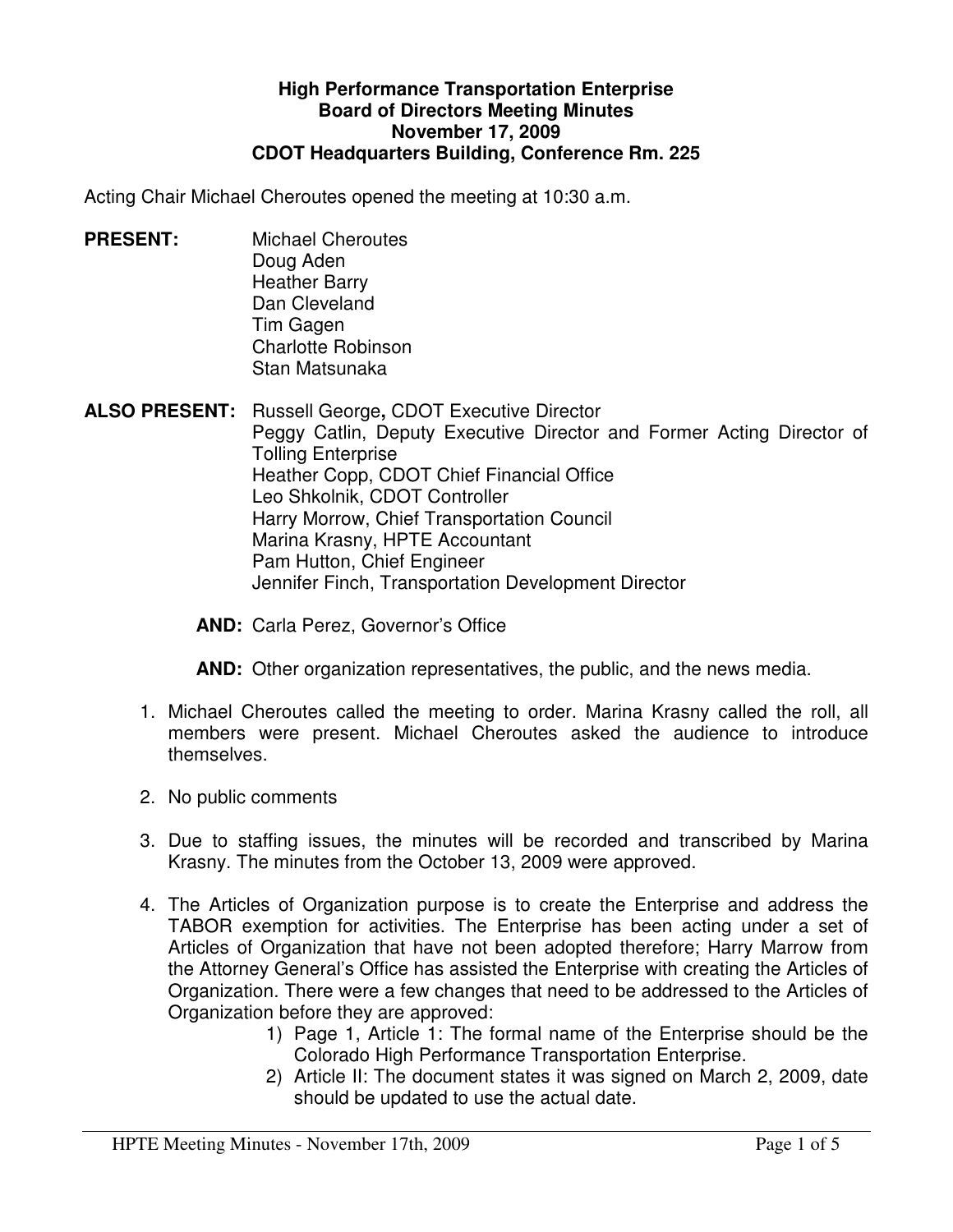- 3) Article IV: There is a typo in the last sentence; it should be changed to be instead of me.
- 4) Article IX: The last sentence should read as follows: …or adoption of new articles of organization shall require a majority vote of all members of the Transportation Enterprise Board.
- 5) Article X: For reporting requirements, the Articles of Organization should be posted on the website by January 15, 2010, however the Colorado High Performance Transportation Enterprise does not have a website.

The Articles of Organization were approved, subject to the changes listed above.

- 5. The Bylaws that will be discussed are very similar to the Bylaws that were used for the Colorado Tolling Enterprise (CTE). Changes have been made to the CTE Bylaws to reflect the new Enterprise. The changes that need to be completed are listed below:
	- 1) Article II, Section F: The section should read as follows: Members of the Enterprise Board shall serve at the pleasure of the appointing authority.
	- 2) Article IV: The first sentence should read as follows: The Chair and Vice-Chair shall be the officers of the Enterprise Board.
	- 3) Article V: The following sentence should be removed: The election of the Chair is subject to the consent of the Executive Director.
	- 4) Article VII, Amendments: The last sentence should be changed to read the following: Any amendment, supplement or repeal of these Bylaws or adoption of Bylaws shall require a majority vote of all the Members.

The Bylaws were approved, subject to the changes listed above.

6. The Enterprise does not have a nominating committee; however Michael Cheroutes is the Acting Chair and was nominated and approved by the other Board Members to be the Chair for the Enterprise.

The Board Members agreed that the Vice Chair should be held by an individual who was outside of the Commission, therefore Michael Cheroutes nominated and the Board Members approved Charlotte Robinson to be the Vice-Chair. Michael Cheroutes also nominated and the Board Members approved Marina Krasny to be the Secretary.

7. The Ratification Resolution is a document that establishes the legal existence of the Colorado High Performance Transportation Enterprise and the dissolving of the Colorado Tolling Enterprise. The Colorado High Performance Transportation Enterprise is now responsible for all of the active and inactive contracts that were issued for the Colorado Tolling Enterprise.

This Resolution also assures that all transactions and activities that occurred while the Board was being formed (March 2, 2009-November 17, 2009) were within the legal boundaries and limitations of the Enterprise.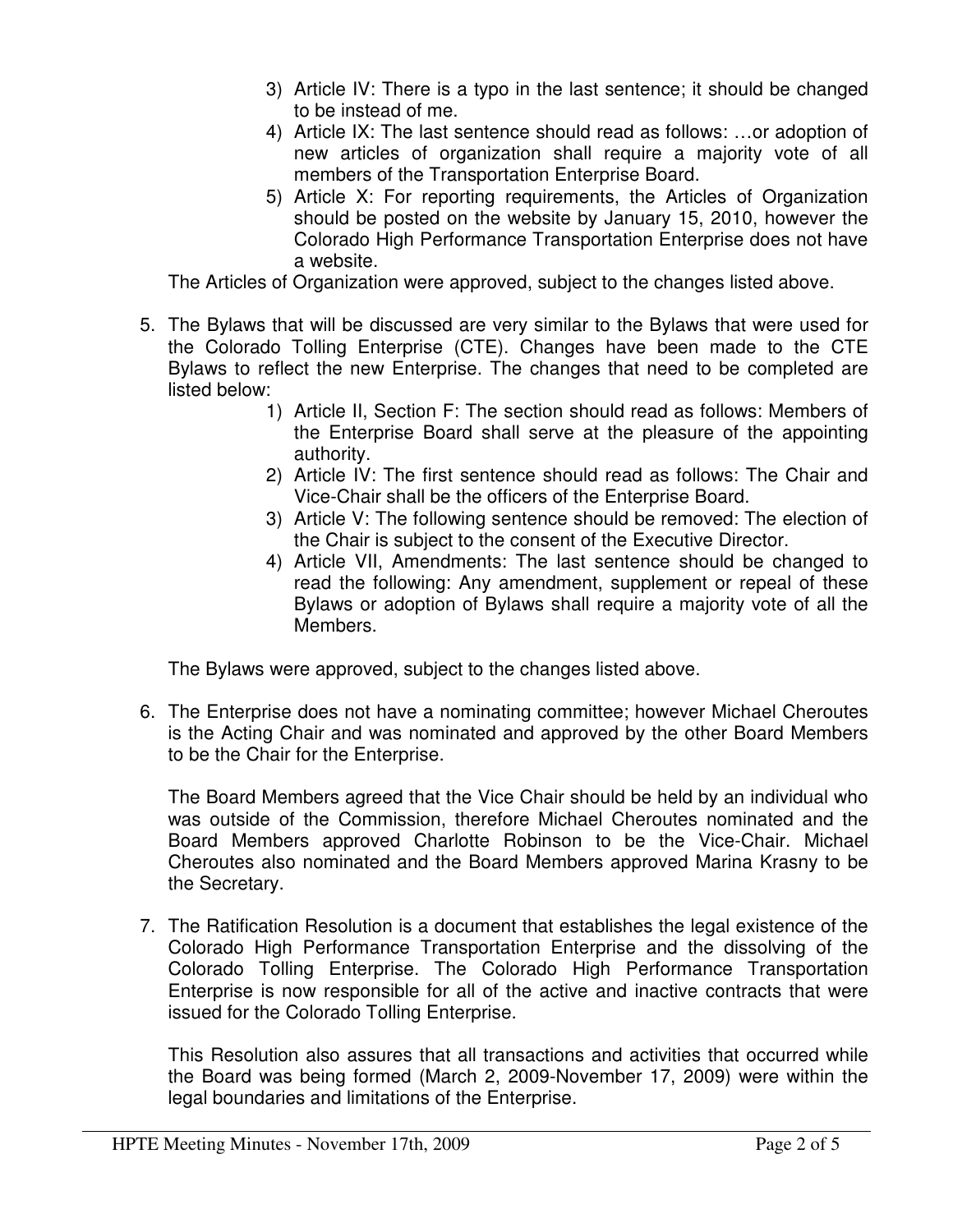The Resolution was approved under the condition that the title of Transportation Enterprise is changed to the Colorado High Performance Transportation Enterprise.

- 8. Michael Cheroutes asked the Board to discuss agenda item nine before they discuss the budget, because the FY10 budget is dependent upon the hiring/job description of the HPTE Director. The FY10 Budget discussion will be moved to the following month's agenda.
- 9. The Enterprise is looking to have the Director position filled to assist the Enterprise with strategic/administrative leadership and consistency within operations. The Board would like this position to communicate with communities and political constituencies. A person in this position will need to be able lead and advise the Board.

The Board discussed if this position should be filled using contract services or a permanent employee of the State. There were discussions if this position should be filled on an interim basis, because the Enterprise might need a different skill set after the Enterprise has been established. The interim period would be one to two years, with a one year renewable contract that is not automatically renewed.

There was some confusion if this position was subject to the State Personnel rules. There was not a clear answer if this position is subject to the State Personnel rules for several reasons:

- 1) If the Director's position is under a personal services contract, the position will need to be approved by the Department of Personnel and Administration (DPA).
- 2) Is the Director's a State employee, if the position is under the Enterprise? However, the Enterprise is a division of CDOT.
- 3) If 100% of the Director's position compensation is from the State, then the position is subject to State Personnel rules per Heather Copp.

Harry Marrow was going to research this issue and clarify if the Director is subject to the State Personnel rules.

Before this Board meeting Peggy Catlin has worked with Human Resources to develop a draft position description for the Director. She has not moved forward with this process, pending the results and discussions of this meeting. The Board agreed that Peggy Catlin, Russell George, Charlotte Robinson, Carla Perez and Michael Cheroutes will come to the next Board meeting with a position description, salary, and profile of an ideal candidate.

## 10. Metro Mayors Caucus-

Nancy Sharpe and Peter Kenney from Metro Mayor Caucus attended the Board meeting to establish a relationship between the Enterprise and the Metro Mayors Caucus, and to also discuss the affects that tolling has on local government.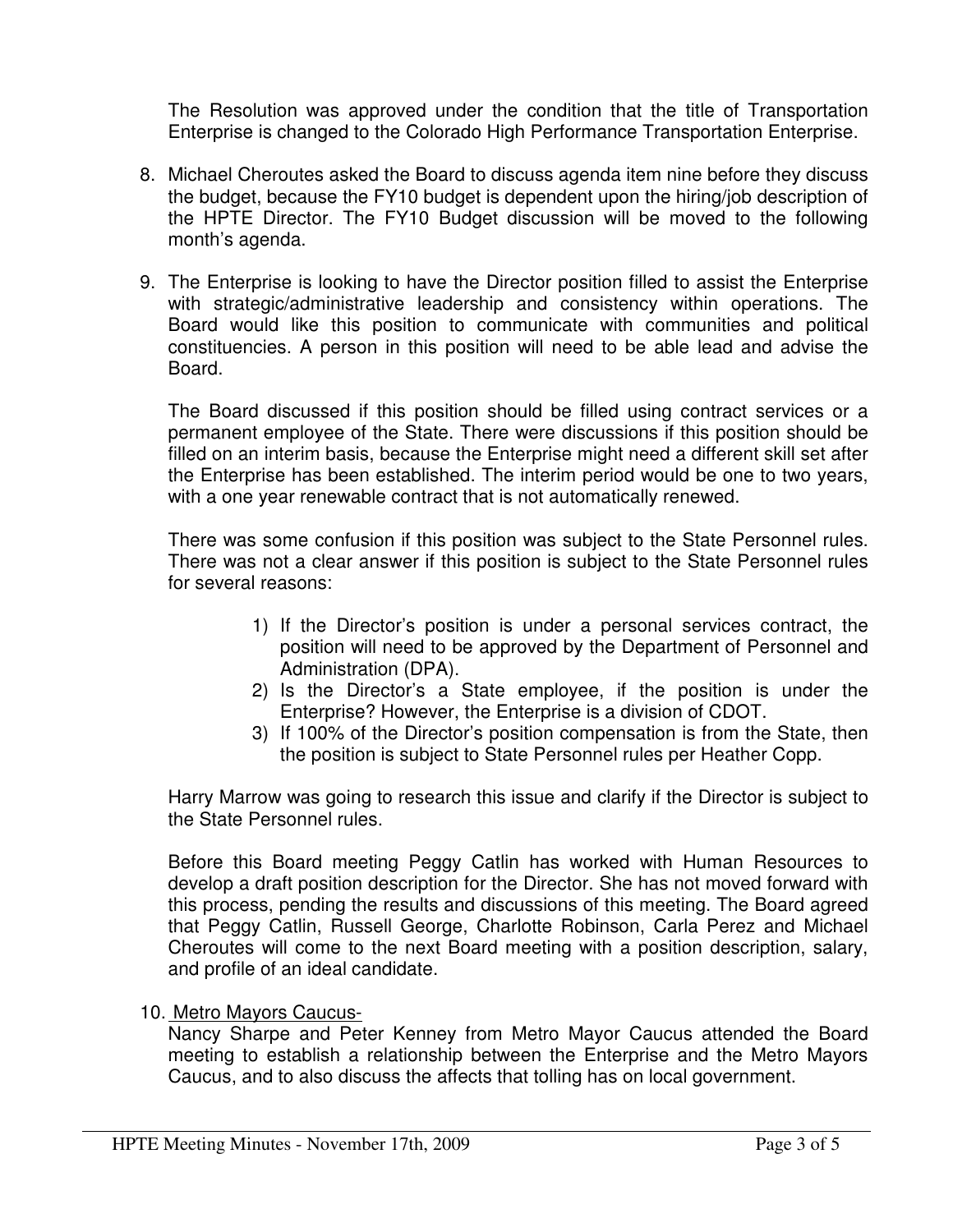The Metro Mayors Caucus believes that it is important for local governments (cities, counties, towns, and local businesses) to get involved with the Enterprise and to meet with leaders from local organizations and businesses individually to help strategize or address a specific project or need. The needs of local communities are addressed when the local communities are involved. For example, if commuters do not want to pay a toll in a community, the commuters will exit off into the local community. This can create several issues for the local community such as road maintenance and traffic congestion, which directly affects the residents of the local community.

The approval of local communities is necessary. The local communities have concerns that a decision will be made for them, and the decision will not be beneficial for their organization. The local communities would like to be involved in the decision making process to help find alternatives.

According to the Metro Mayor Caucus the local communities realize that there is a transportation financing crisis, and see tolling as an option to help fix the crisis, and to give the local communities more options and opportunities. However, the local communities would like the revenues from the tolls to stay local and to be used for other modes of transportation.

The Metro Mayors Caucus believes that the Metro area will have the greatest impact from tolling because of the large population of the Metro area. There has been a shift of opinion of tolling from the Metro area within the past five years. The Metro area population recognizes that there is a need for transportation funding to ease congestion and to maintain the roads.

The Metro Mayors Caucus is comprised of thirty-nine mayors and represents a population of over two million.

## Region 6 Briefing on I-70 Project-

The I-70 Viaduct only has approximately ten to fifteen years of use left, and a price tag of \$800 million. There is currently a study being conducted by the Keystone Group to act as a moderator between CDOT and local governments for the various alternatives for the I-70 viaduct. There are several things to consider for the alternatives, because realignment of I-70 will have a major affect on businesses and residences. The alternatives are as follows:

Option 1-Do not realign I-70, but widen the lanes, residences will be affected

Option 2-Option two has been dropped for consideration

 Option 3-Do not realign I-70, widen the lanes, install toll lanes, Purina plant will be affected

 Option 4 and 6- Realign I-70 and add express lanes. Under option four, the National Western Stock Show Complex will be affected. Under option six, residences will be affected